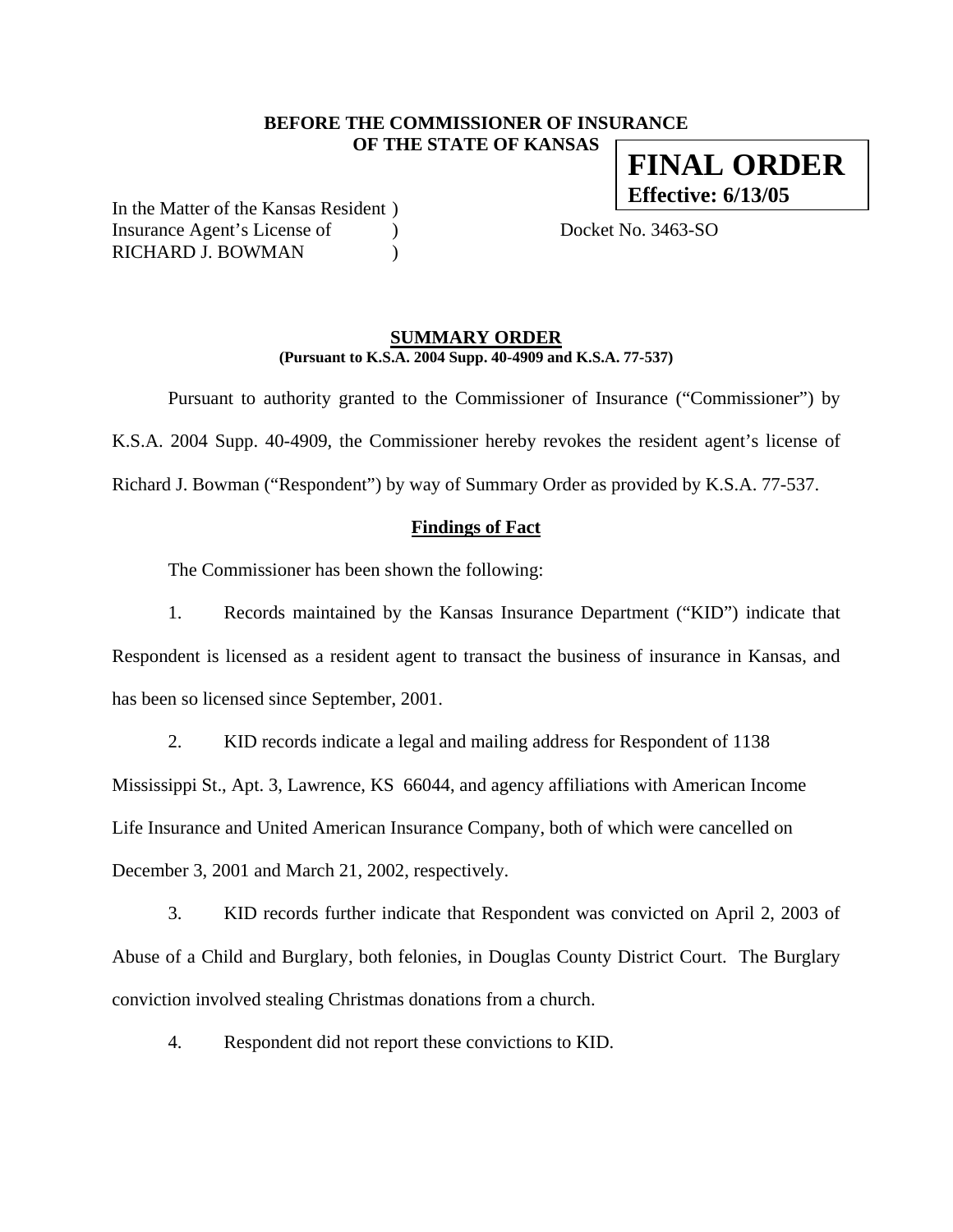#### **Applicable Law**

5. K.S.A. 2004 Supp. 40-4909(a) provides, in relevant part:

"The commissioner may deny, suspend, revoke or refuse renewal of any license issued under this act if the commissioner finds that the applicant or license holder has: . . . (6) Been convicted of a misdemeanor or felony. . ." K.S.A. 2004 Supp. 40-4909(a).

- 6. The Commissioner may revoke any license issued under the Insurance Agents Licensing Act if the Commissioner finds that the interests of the insurer or the insurable interests of the public are not properly served under such license. K.S.A. 2004 Supp. 40-4909(b).
- 7. The Kansas Administrative Regulations ("KAR") 40-7-9 provides, in relevant part:

"Each person licensed in this state as an insurance agent shall, within 30 days of occurrence, report to the commissioner of insurance: . . . (d) all details of any conviction of a misdemeanor or felony. . ." KAR 40-7-9

#### **Conclusions of Law**

- 8. The Commissioner has jurisdiction over Respondent as well as the subject matter of this proceeding, and such proceeding is held in the public interest.
	- 9. The Commissioner finds, based on the facts contained in paragraphs 3 above that

Respondent has been convicted of two felony offenses.

10. The Commissioner notes that one of the offenses is material to Respondent's

fitness to hold an insurance agent's license.

11. The Commissioner further notes that one of the offenses is of a type that would

render Respondent a "prohibited person" in the business of insurance pursuant to 18 U.S.C. §1033.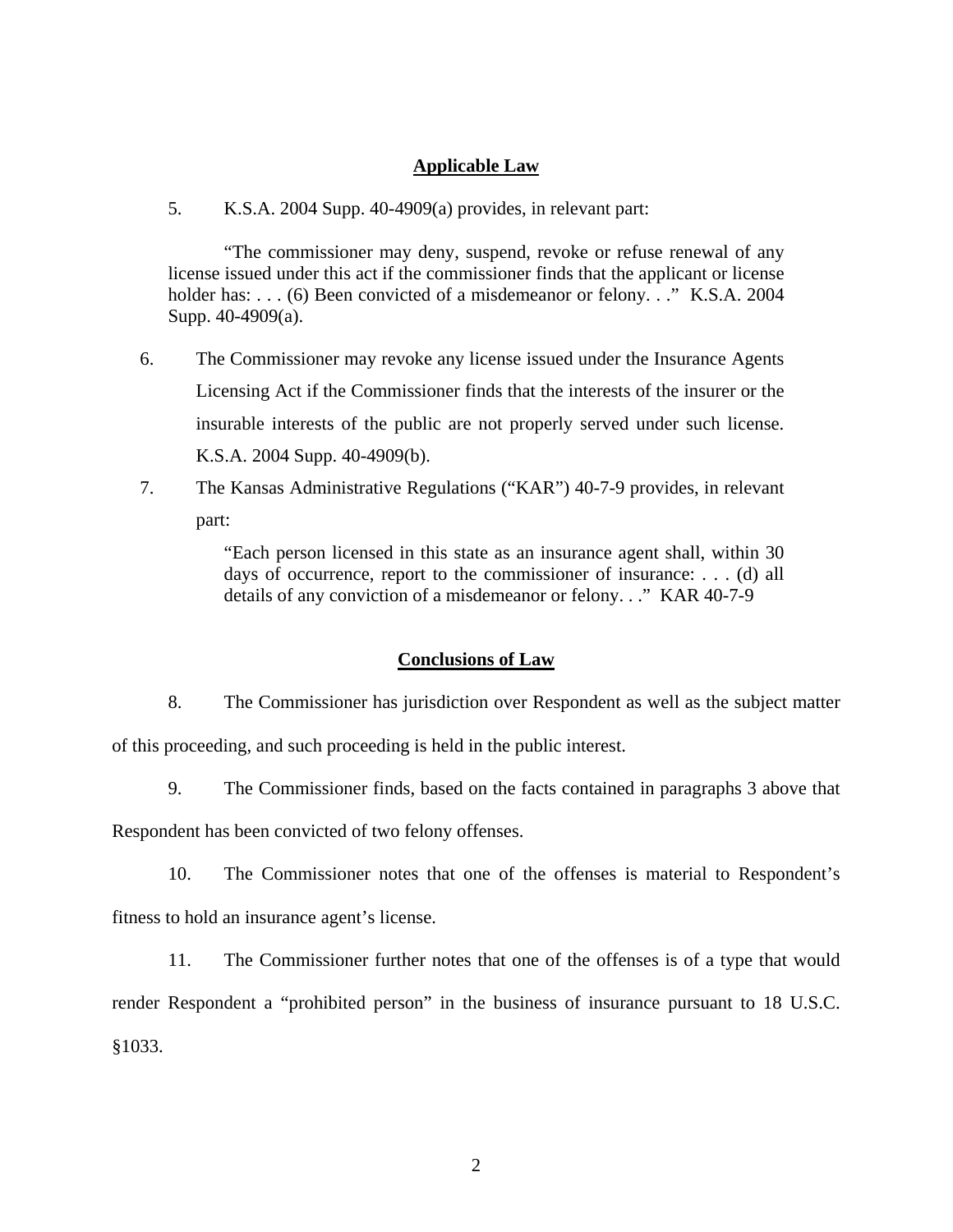12. The Commissioner finds that Respondent failed to report his felony convictions or to provide any details regarding those offenses.

13. The Commissioner concludes that sufficient grounds exist for the suspension or revocation of Respondent's insurance agent's license pursuant to K.S.A. 2004 Supp. 40- 4909(a)(6).

14. The Commissioner also concludes that Respondent's license may be suspended or revoked pursuant to K.S.A. 2004 Supp. 40-4909(b) for the protection of the interests of the insurer and the insurable interests of the public.

15. Based on the facts and circumstances set forth herein, it appears that the use of summary proceedings in this matter is appropriate, in accordance with the provisions set forth in K.S.A. 77-537(a), in that the use of summary proceedings does not violate any provision of the law and the protection of the public interest does not require the KID to give notice and opportunity to participate to persons other than Richard J. Bowman.

**IT IS THEREFORE ORDERED BY THE COMMISSIONER OF INSURANCE THAT the Kansas resident insurance agent's license of Richard J. Bowman should be and is hereby REVOKED**. It is further ordered that Richard J. Bowman shall **CEASE AND DESIST** from the sale, solicitation, or negotiation of insurance and/or receiving compensation deriving from the sale, solicitation, or negotiation of insurance conducted after the effective date of this order.

3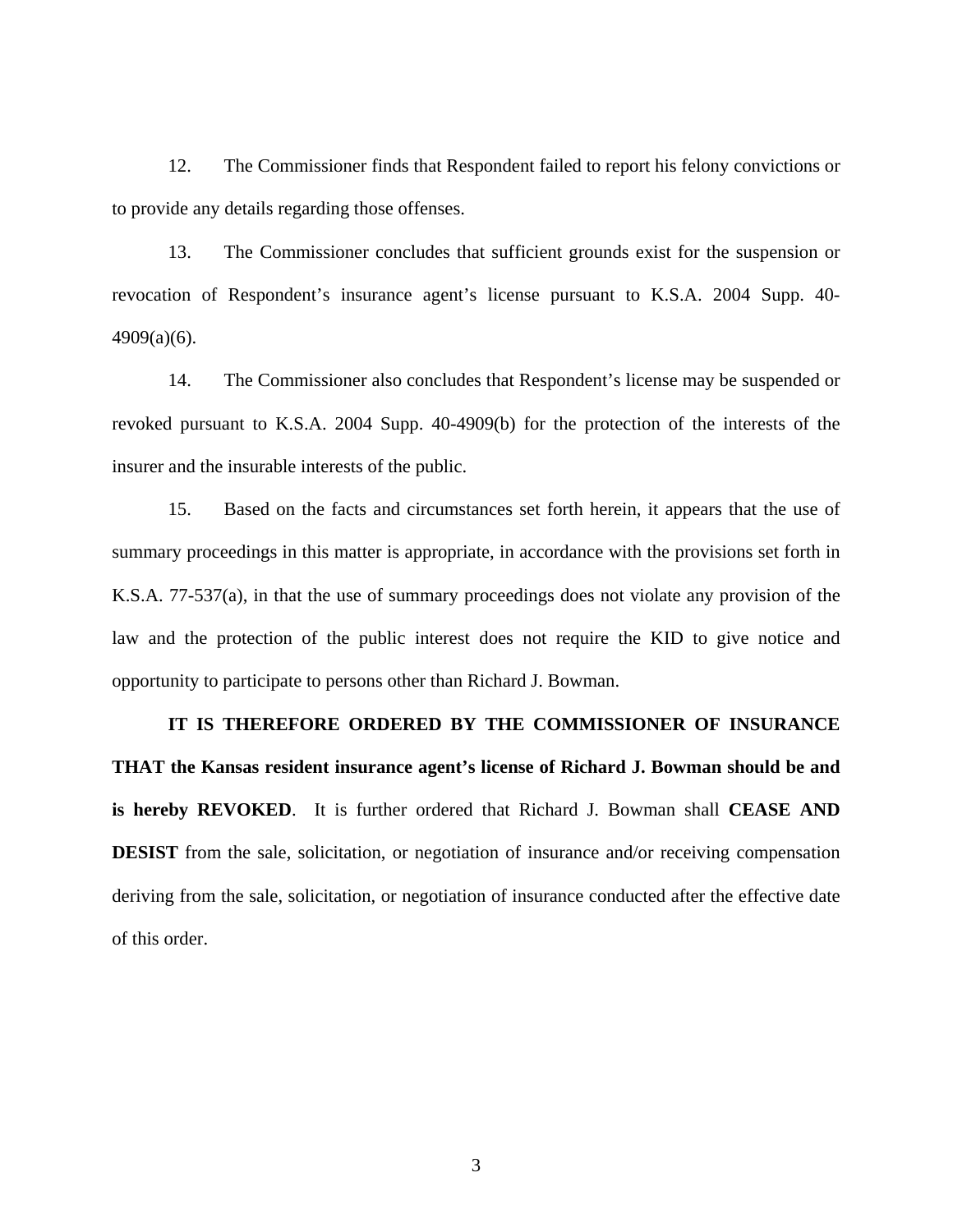# **IT IS SO ORDERED THIS \_23rd\_ DAY OF MAY 2005, IN THE CITY OF TOPEKA, COUNTY OF SHAWNEE, STATE OF KANSAS.**



| $\angle$ s/ Sandy Praeger        |  |
|----------------------------------|--|
| <b>Sandy Praeger</b>             |  |
| <b>Commissioner of Insurance</b> |  |
| BY:                              |  |

 $\angle$ s/ John W. Campbell $\angle$ John W. Campbell General Counsel

NOTICE: The person designated pursuant to K.S.A. 77-613(e) to receive service of a petition for judicial review on behalf of the KID is John W. Campbell, General Counsel, Kansas Insurance Department,  $420$  S.W.  $9^{th}$  St., Topeka, KS 66612.

# **Certificate of Service**

 The undersigned hereby certifies that she served a true and correct copy of the above and foregoing **Notice** and **Summary Order** on this \_23rd\_ day of May 2005, by causing the same to be deposited in the United States Mail, first class postage prepaid, addressed to the following:

Richard J. Bowman 1138 Mississippi St., Apt. 3 Lawrence, Ks 66044

> $\angle$ s/ Shelley J. Diehl $\angle$ Shelley J. Diehl